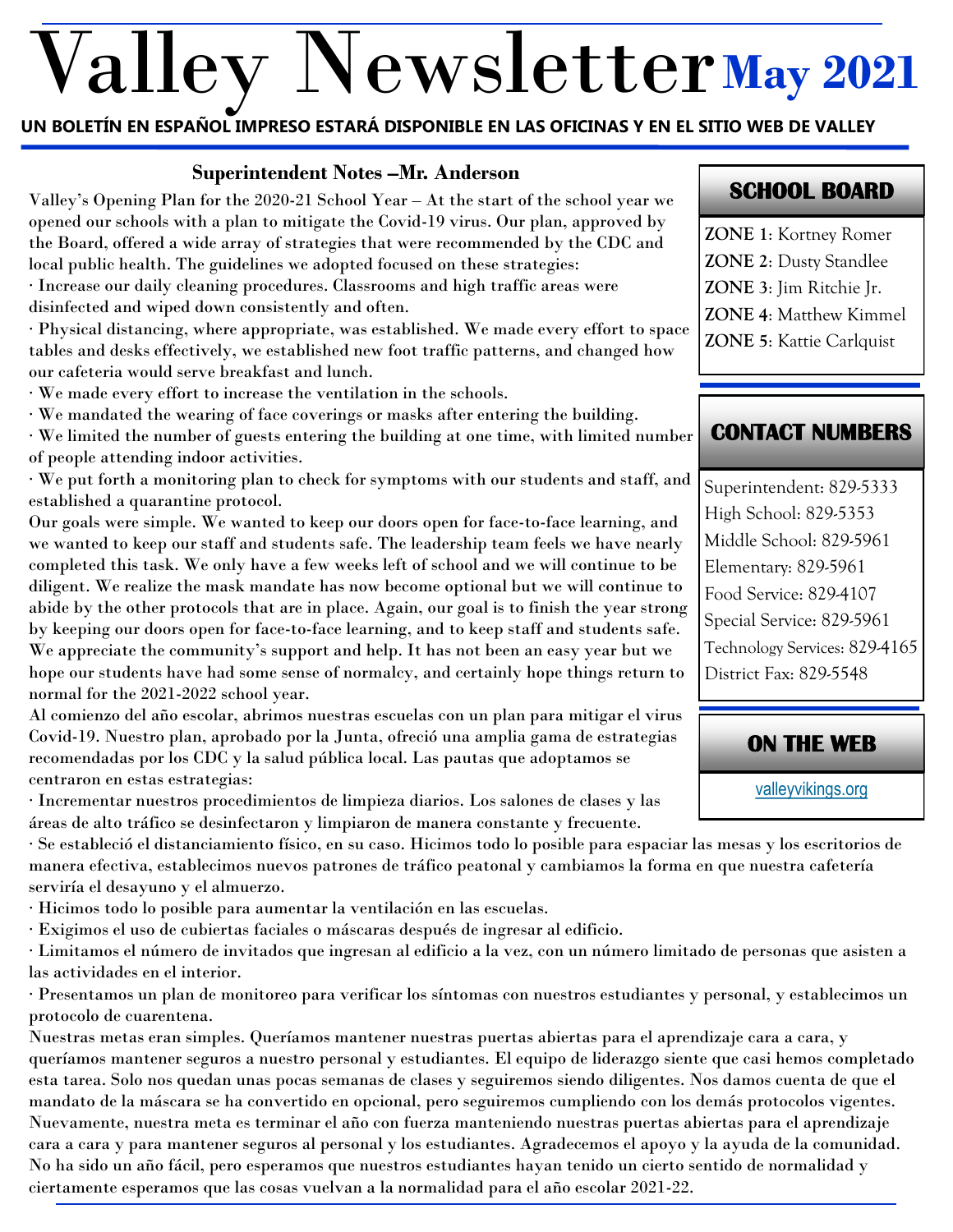#### **Alternative High School - Ms. Moffitt**

The Valley School District will introduce a new high school for the upcoming year. The school board approved the creation of an Alternative High School. This school will include course offerings, teacher/ student ratios and teaching strategies that are designed to serve at-risk students. Students who are not on track to graduate may be eligible. Look for more information available soon!

#### **COVID Vaccine Clinic – Mrs. Richardson**

South Central Public Health District will be holding a community Covid vaccine clinic at Valley School on Wednesday, May 5th from 2:00-3:30 in the cafeteria. This is a walk-in clinic, and Pfizer vaccine will be given. The clinic is open to everyone ages 16 and up. For 16 and 17-year-olds, a parent must be present OR a COVID-19 Immunization Screening Form must be signed by the parent prior to the clinic. Forms will be available in the elementary office for any students who need them. The 2nd dose will also be given at the school on May 26th from 2:00-3:30. The school will be open May 26th, even though school will no longer be in session. For questions or additional information, please call the school nurse, Mrs. Richardson, at 208-829-5961.

### **Senior Sports Pictures—Mr. Hardy**

Students that will be seniors in the 2021-2022 school year that have participated in athletics will have the chance to be a part of the athletic photo banner for next school year. Pictures will be on Monday, May 24th at 10:00am in the new gym. Please talk to Mr. Hardy before school gets out and tell him which team uniform you want to wear. This is your chance to be on the sports banner for all of next school year. Please show up and be a part of the team.

# **Athletic Awards Night—Mr. Hardy**

We have some changes in the Monte Andrus Athletic Awards evening this year. First, I had to change the date from what I had originally told Mrs. Lukes and the Valley Booster Club. We will pass out awards on Thursday, May 6th starting at 7:00pm. The second change is that we are not going to have a dinner this year. We invite parents and other family members to attend and celebrate the teams and their awards on this night. We encourage our student-athletes to dress up and make this a special night. Thank you for your support and if you have any questions please contact me.

#### **Valley Greenhouse – Mrs. Meyer**

We have plenty of petunias, moss roses and tomatoes of many types. You can find an order form at www.valleyvikings.org, at the school offices, email greenhousefx@valley262.org, or call the school at 208-829-5353. You can pick up your plants during school days until 4:00 pm. Please have all orders picked up no later than May 17th by 4:00 pm. Here are other times available:

- May 3rd 9:00 am-2:30 pm
- May 5th 6:45 pm 8:00 pm
- May 8th 9:00 am noon

## **Spring Break 2022 Trip – Mrs. Lukes**

Mrs. Lukes is advising a World Strides trip to Washington DC/NYC during spring break of 2022. This is a terrific opportunity for the students (parents may sign up too) to spend 6 days and 5 nights seeing sights such as the Ford Theatre, 911 Memorial, Changing of the Guards at Arlington, a Broadway Show, and much more! There is financial assistance and fundraising opportunities to help pay for the trip, as well as the opportunity to make monthly payments. A packet was sent home with the students. If you need more information or have questions, please email me at  $lukes@valley262.org$ .

Valley Newsletter